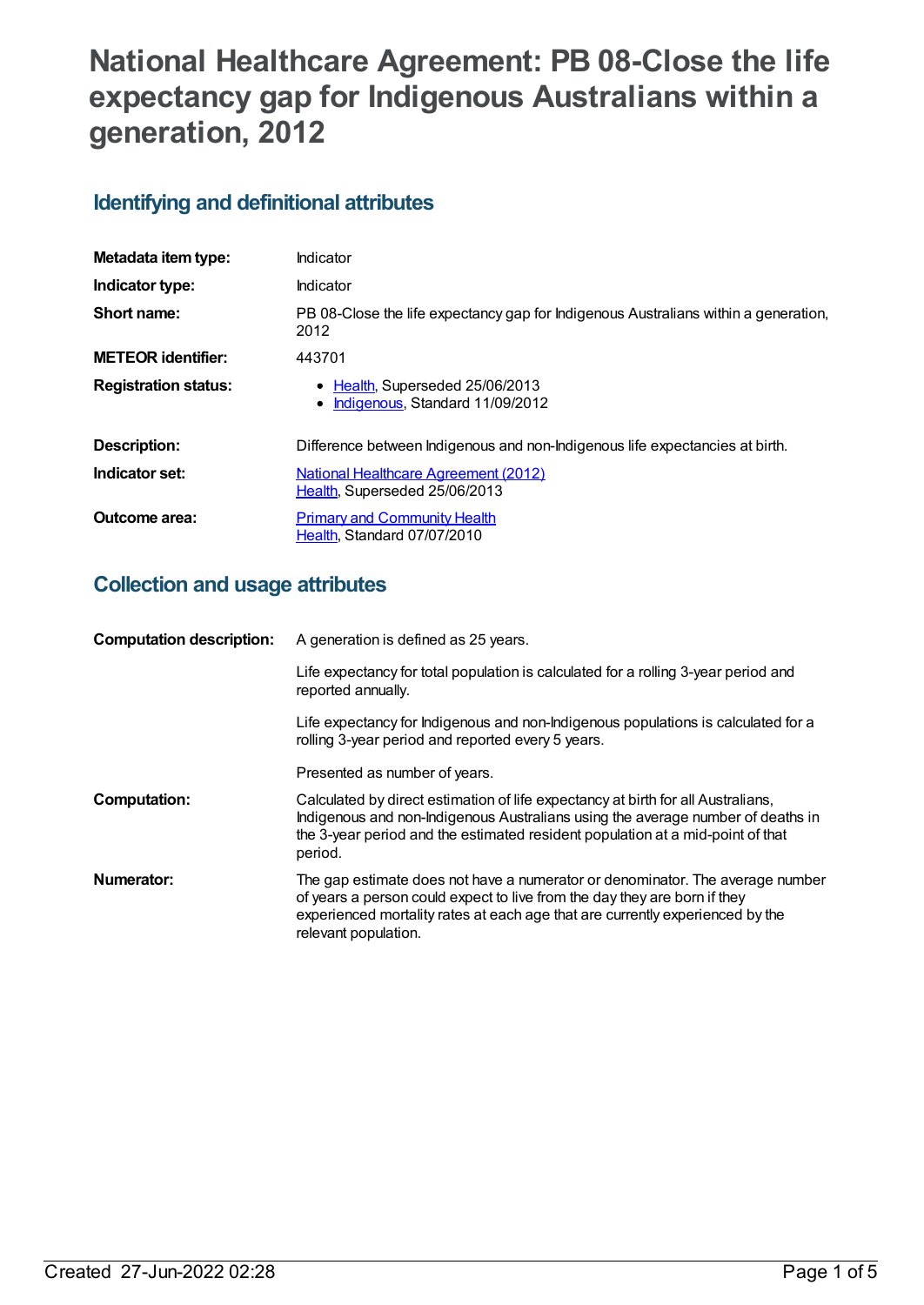| <b>Numerator data elements:</b> | Data Element / Data Set-                                                                                                                                                                                                                                                                                                                                                             |  |
|---------------------------------|--------------------------------------------------------------------------------------------------------------------------------------------------------------------------------------------------------------------------------------------------------------------------------------------------------------------------------------------------------------------------------------|--|
|                                 | Data Element                                                                                                                                                                                                                                                                                                                                                                         |  |
|                                 | Number of years of life expectancy at birth.                                                                                                                                                                                                                                                                                                                                         |  |
|                                 | Data Source                                                                                                                                                                                                                                                                                                                                                                          |  |
|                                 | <b>ABS Experimental Indigenous and Non-Indigenous Life Tables</b>                                                                                                                                                                                                                                                                                                                    |  |
|                                 | Guide for use                                                                                                                                                                                                                                                                                                                                                                        |  |
|                                 | Data source type: Census based and administrative by-product data                                                                                                                                                                                                                                                                                                                    |  |
|                                 | Indigenous and non-Indigenous life tables are based on Estimated Resident<br>Population (based on the ABS Census of Population and Housing and the<br>ABS Census Post-Enumeration Survey deaths registration information<br>provided by state and territory Registrars of Births, Deaths and Marriages, and<br>ABS Census Data Enhancement (CDE) Indigenous Mortality Quality Study. |  |
|                                 | Data Element / Data Set-                                                                                                                                                                                                                                                                                                                                                             |  |
|                                 | Data Element                                                                                                                                                                                                                                                                                                                                                                         |  |
|                                 | Number of years of life expectancy at birth                                                                                                                                                                                                                                                                                                                                          |  |
|                                 | Data Source                                                                                                                                                                                                                                                                                                                                                                          |  |
|                                 | <b>ABS Life Tables</b>                                                                                                                                                                                                                                                                                                                                                               |  |
|                                 | Guide for use                                                                                                                                                                                                                                                                                                                                                                        |  |
|                                 | Data source type: Census based and administrative by-product data                                                                                                                                                                                                                                                                                                                    |  |
| Disaggregation:                 | State and territory:                                                                                                                                                                                                                                                                                                                                                                 |  |
|                                 | • Indigenous status, by sex                                                                                                                                                                                                                                                                                                                                                          |  |
|                                 | Some disaggregation may result in numbers too small for publication.                                                                                                                                                                                                                                                                                                                 |  |
| <b>Disaggregation data</b>      | <b>Data Element / Data Set-</b>                                                                                                                                                                                                                                                                                                                                                      |  |
| elements:                       | Person-sex, code N                                                                                                                                                                                                                                                                                                                                                                   |  |
|                                 | <b>Data Source</b>                                                                                                                                                                                                                                                                                                                                                                   |  |
|                                 | <b>ABS Experimental Indigenous and Non-Indigenous Life Tables</b>                                                                                                                                                                                                                                                                                                                    |  |
|                                 | Guide for use                                                                                                                                                                                                                                                                                                                                                                        |  |
|                                 | Data source type: Census based and administrative by-product data                                                                                                                                                                                                                                                                                                                    |  |
|                                 | Data Element / Data Set-                                                                                                                                                                                                                                                                                                                                                             |  |
|                                 | Person-sex, code N                                                                                                                                                                                                                                                                                                                                                                   |  |
|                                 | Data Source                                                                                                                                                                                                                                                                                                                                                                          |  |
|                                 | <b>ABS Life Tables</b>                                                                                                                                                                                                                                                                                                                                                               |  |
|                                 | Guide for use                                                                                                                                                                                                                                                                                                                                                                        |  |
|                                 | Data source type: Census based and administrative by-product data                                                                                                                                                                                                                                                                                                                    |  |
|                                 | Data Element / Data Set-                                                                                                                                                                                                                                                                                                                                                             |  |
|                                 | Person-Indigenous status, code N                                                                                                                                                                                                                                                                                                                                                     |  |
|                                 | Data Source                                                                                                                                                                                                                                                                                                                                                                          |  |
|                                 | <b>ABS Experimental Indigenous and Non-Indigenous Life Tables</b>                                                                                                                                                                                                                                                                                                                    |  |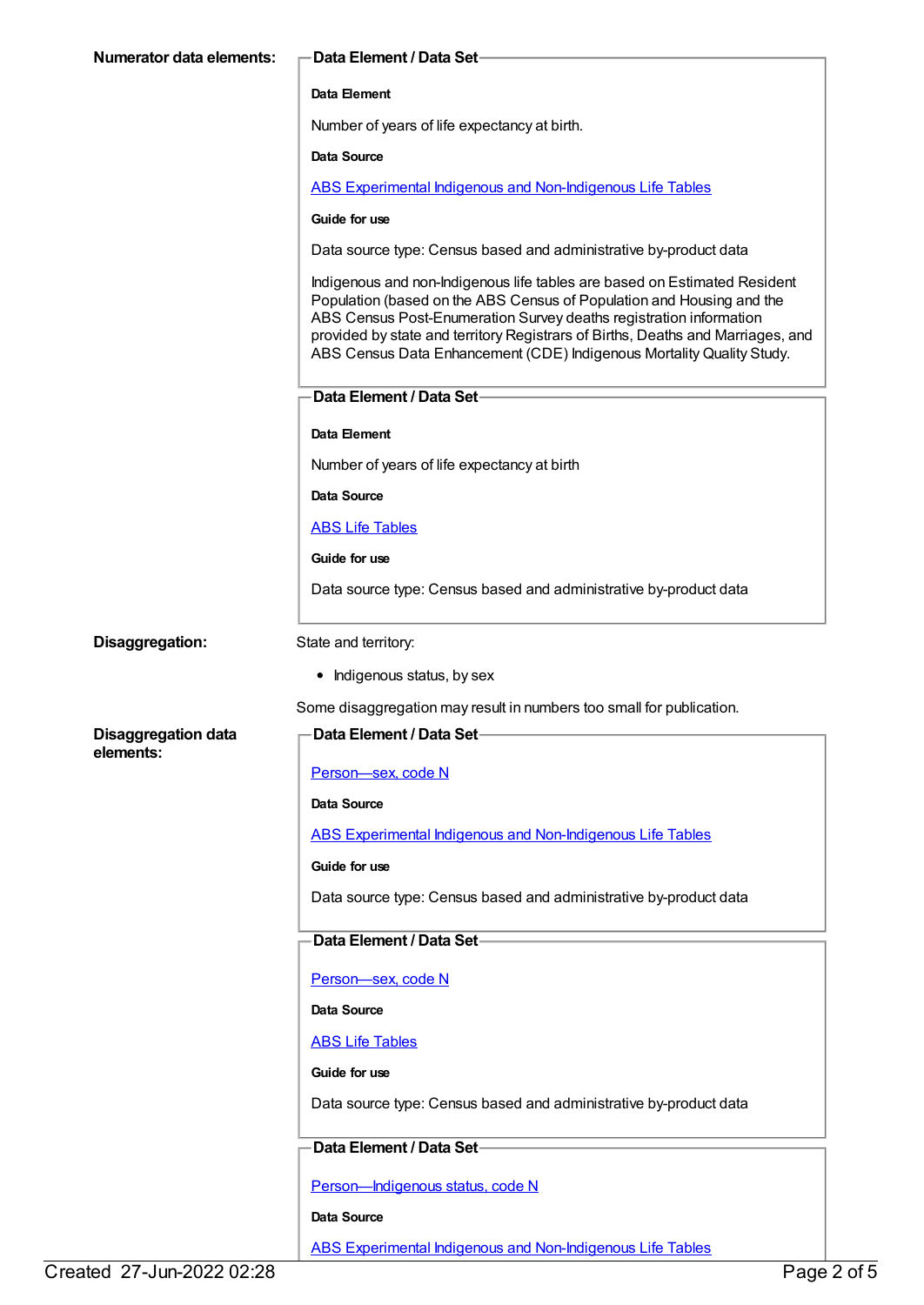#### **Guide for use**

Data source type: Census based and administrative by-product data

#### **Data Element / Data Set**

[Person—Indigenous](https://meteor.aihw.gov.au/content/291036) status, code N

**Data Source**

ABS Life [Tables](https://meteor.aihw.gov.au/content/402041)

**Guide for use**

Data source type: Census based and administrative by-product data

# **Data Element / Data Set**

[Person—area](https://meteor.aihw.gov.au/content/341800) of usual residence, geographical location code (ASGC 2006) **NNNNN** 

### **Data Source**

ABS Experimental Indigenous and [Non-Indigenous](https://meteor.aihw.gov.au/content/396210) Life Tables

#### **Guide for use**

Data source type: Census based and administrative by-product data Used for disaggregation by state/territory

## **Data Element / Data Set**

[Person—area](https://meteor.aihw.gov.au/content/341800) of usual residence, geographical location code (ASGC 2006) **NNNNN** 

**Data Source**

### ABS Life [Tables](https://meteor.aihw.gov.au/content/402041)

### **Guide for use**

Data source type: Census based and administrative by-product data Used for disaggregation by state/territory

**Comments:** Most recent data available for 2012 CRC report: 2005–2007

NO NEW DATA FOR 2012 REPORTING

Baseline: 2005–2007

Indigenous estimates of life expectancy are not produced for Victoria, South Australia, Tasmania or ACT due to the small number of Indigenous deaths reported in these jurisdictions.

For further detailed analysis by Indigenous status see the National Indigenous Reform Agreement (NIRA) report.

# **Representational attributes**

| <b>Representation class:</b> | Mean (average)          |  |  |
|------------------------------|-------------------------|--|--|
| Data type:                   | Real                    |  |  |
| Unit of measure:             | Time (e.g. days, hours) |  |  |
| Format:                      | NN.N                    |  |  |
| Data source attributes       |                         |  |  |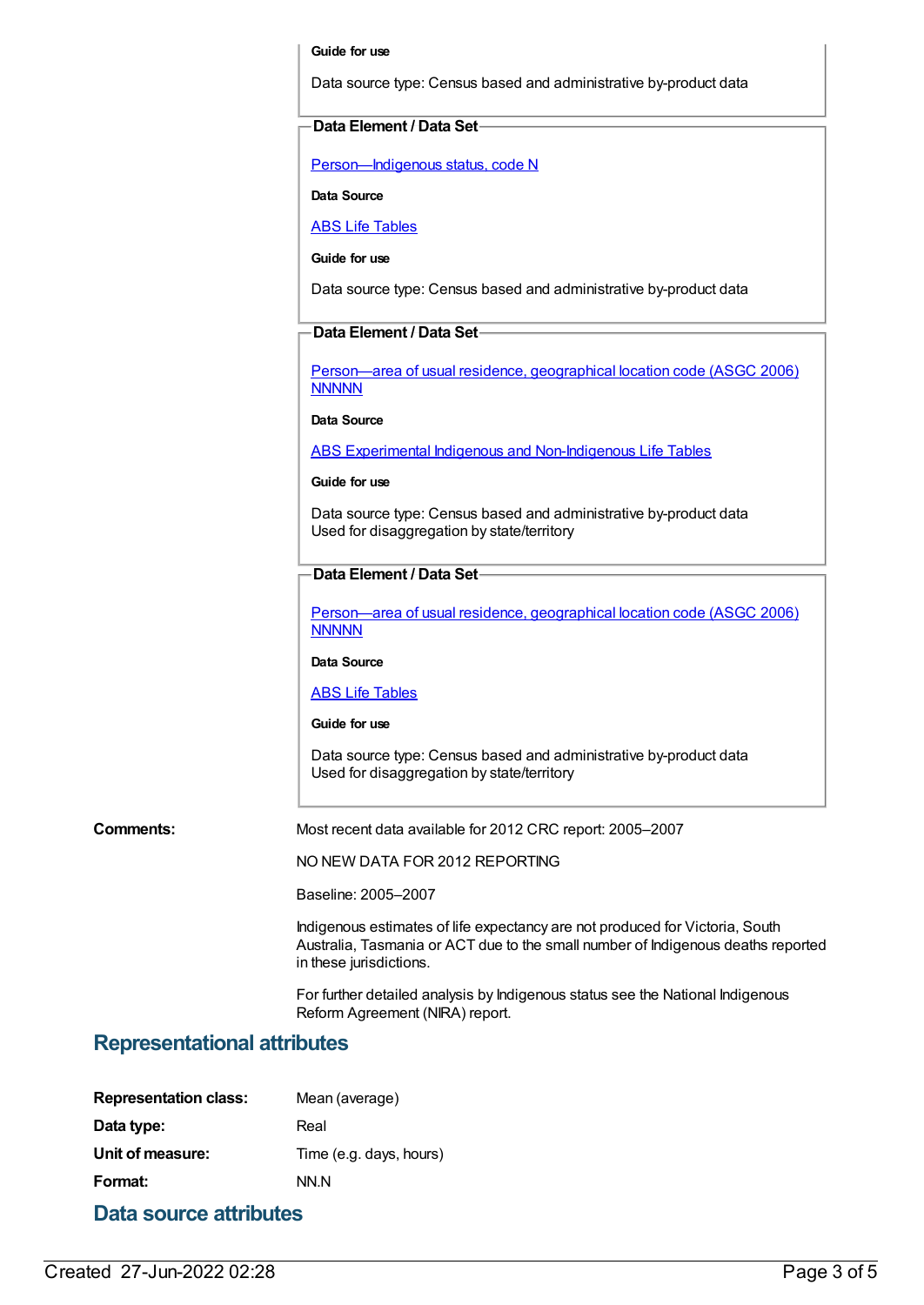| Data sources: | Data Source                                                |
|---------------|------------------------------------------------------------|
|               | ABS Experimental Indigenous and Non-Indigenous Life Tables |
|               | Frequency                                                  |
|               | 5 yearly                                                   |
|               | Data custodian                                             |
|               | <b>Australian Bureau of Statistics</b>                     |
|               | Data Source                                                |
|               | <b>ABS Life Tables</b>                                     |

**Frequency**

Annual

**Data custodian**

Australian Bureau of Statistics

# **Accountability attributes**

| <b>Reporting requirements:</b>                                                     | National Healthcare Agreement          |
|------------------------------------------------------------------------------------|----------------------------------------|
| <b>Organisation responsible</b><br>for providing data:                             | <b>Australian Bureau of Statistics</b> |
| <b>Further data development / Specification: Long-term</b><br>collection required: |                                        |

**Source and reference attributes**

# **Relational attributes**